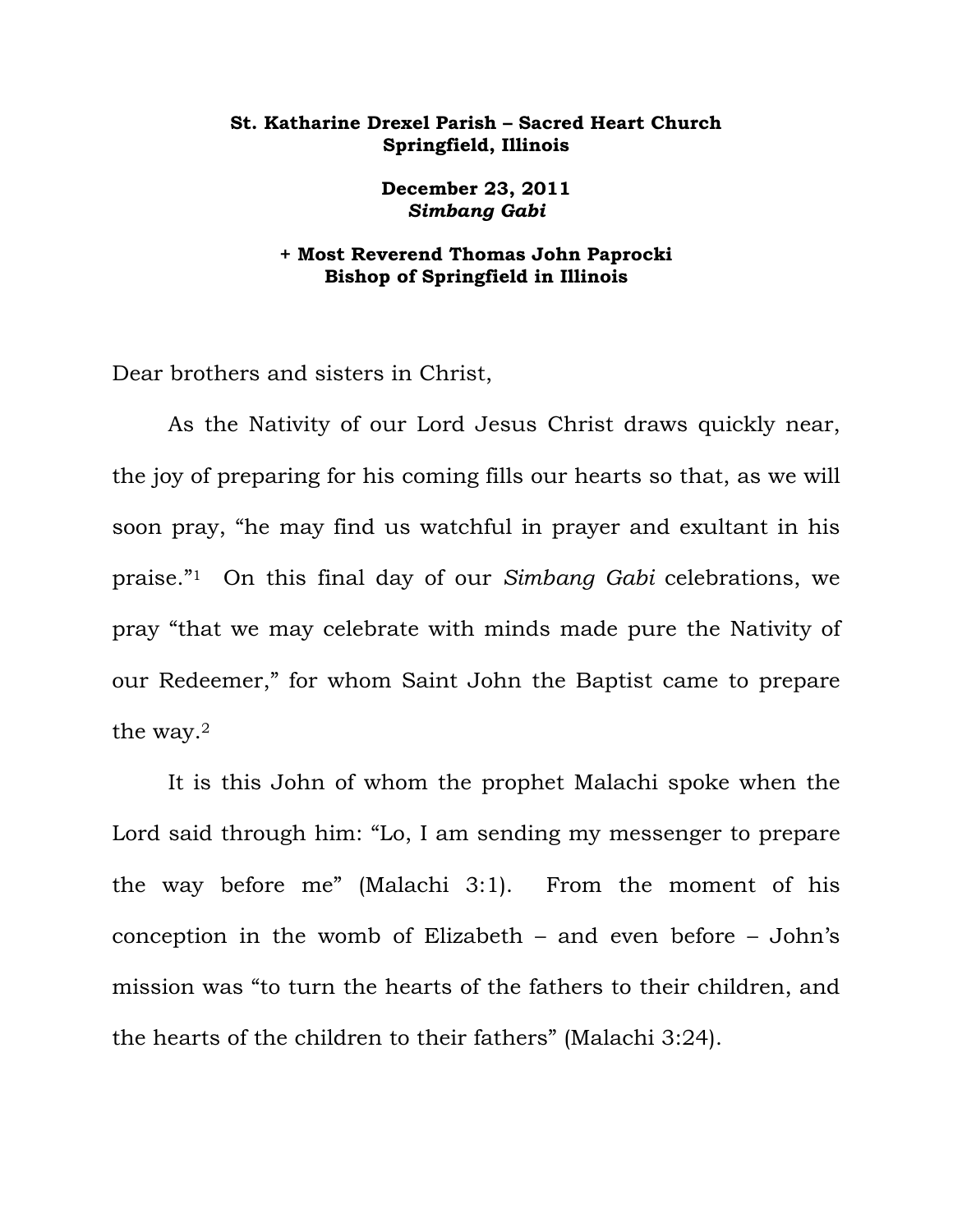This prophecy of Malachi foretells not simply the coming of John the Baptist but also the two comings of the One who is greater still (cf. Mark 1:7). "And suddenly," says Malachi, "there will come to the temple the LORD whom you seek" (Malachi 3:1). With these words, he spoke of the great annunciation of the Archangel Gabriel to the Virgin Mary: "And behold, you will conceive in your womb and bear a son, and you shall call him Jesus" (Luke 1:31). But Malachi also spoke of the second coming of Christ when he said, "But who will endure the day of his coming, and who can stand when he appears" (Malachi 3:2)? Whereas at his First Coming, the Lord came to us quietly and humbly, at his Second Coming he will come in his glory with his angels to judge the living and the dead (cf. Matthew 16:27).

 These two comings of Christ are not unrelated, but are an answer to the prayer of the Psalmist: "Your ways, O LORD, make known to me; teach me your paths" (Psalm 25:4). By coming to us first in humility, "he guides the humble to justice, he teaches the humble his way" (Psalm 25:9) so that we may be ready to receive him when he comes in his glory.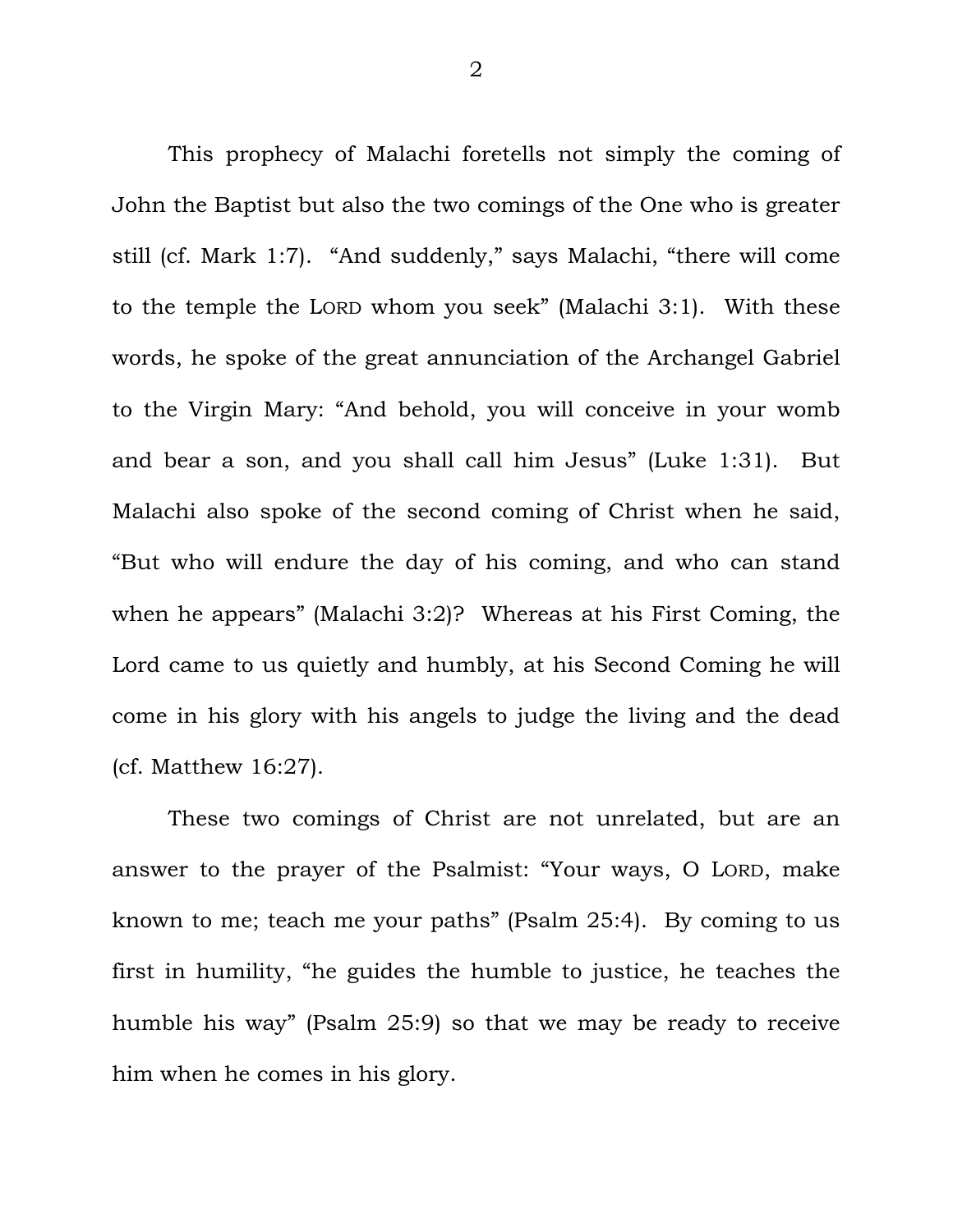Each year Holy Mother Church gives us the great Solemnity of Christmas so that we may remember the Birth of the Christ-Child and learn from him the way of true humility and of authentic love. We are given this season of Advent to prepare for his first coming so that we will also be ready for his second. By reflecting on the life of Saint John the Baptist, the last of the prophets, we learn how to be prepared for both comings of Christ.

 The wondrous circumstances of the birth of John the Baptist foreshadow the great importance his life and mission would hold for the world. In bestowing upon him the name announced by the Archangel Gabriel, Zechariah hinted at John's mission and the fulfillment of the words of the angel: "And you will have joy and gladness, and many will rejoice at his birth" (Luke 1:14).

 We rejoice at John's birth because of the truth his name reveals; his name, says Saint Bede the Venerable, means, "God has shown favor." Yes, in John God has indeed shown favor to us by sending us the one who calls out to us, "Lift up your heads and see; your redemption is near at hand" (cf. Luke 21:28).